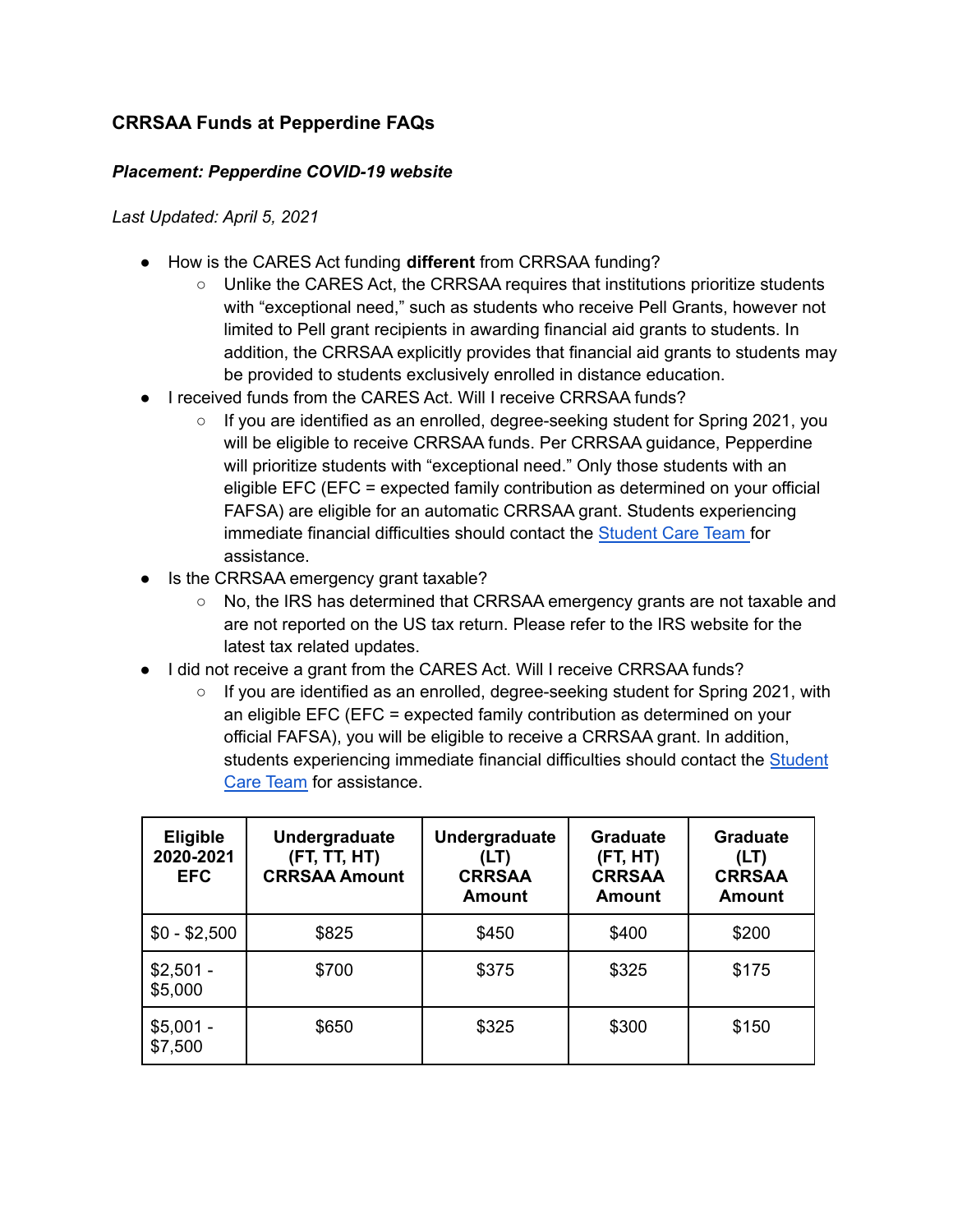| \$7,501 -<br>$\frac{1}{2}$ \$10,000 | \$525 | \$300 | \$225 | \$125 |
|-------------------------------------|-------|-------|-------|-------|
| $1$ \$10,001 -<br>\$25,000          | \$300 | \$225 | ۰     | ٠     |

*\*Students who received an "unmet need" disbursement in February 2021 are not eligible for this automatic disbursement.*

*FT = Full Time TT = Three Quarter Time HT = Half Time*

*LT = Less than Half Time PT = Part Time*

- I am an online student. Am I eligible to receive CRRSAA funds?
	- Yes, if you are identified as an enrolled, degree-seeking student for Spring 2021, you will be eligible to receive CRRSAA funds.
- Are international students eligible for assistance through CRRSAA funding?
	- No. Like the CARES Act Fund, CRRSAA funds are not available to international students. The Pepperdine Strong Fund is ready to assist international students who are experiencing financial distress due to unforeseen circumstances. Please reach out to the [Student](https://community.pepperdine.edu/student-care-team/) Care Team to complete the process for requesting assistance.
- How did Pepperdine determine **eligible** students and the amount of CRRSAA grants per student?
	- Because CRRSAA prioritizes students with "**exceptional need**", eligible students were identified by reviewing students' Expected Family Contributions (EFC as determined on your official FAFSA). CRRSAA emergency grant amounts were determined by the student's EFC according to the table below:

| <b>Eligible</b><br>2020-2021<br><b>EFC</b> | Undergraduate<br>(FT, TT, HT)<br><b>CRRSAA Amount</b> | Undergraduate<br>(LT)<br><b>CRRSAA</b><br><b>Amount</b> | Graduate<br>(FT, HT)<br><b>CRRSAA</b><br>Amount | <b>Graduate</b><br>(LT)<br><b>CRRSAA</b><br>Amount |
|--------------------------------------------|-------------------------------------------------------|---------------------------------------------------------|-------------------------------------------------|----------------------------------------------------|
| $$0 - $2,500$                              | \$825                                                 | \$450                                                   | \$400                                           | \$200                                              |
| $$2,501 -$<br>\$5,000                      | \$700                                                 | \$375                                                   | \$325                                           | \$175                                              |
| $$5,001 -$<br>\$7,500                      | \$650                                                 | \$325                                                   | \$300                                           | \$150                                              |
| $$7,501 -$<br>\$10,000                     | \$525                                                 | \$300                                                   | \$225                                           | \$125                                              |
| $$10,001 -$<br>\$25,000                    | \$300                                                 | \$225                                                   |                                                 |                                                    |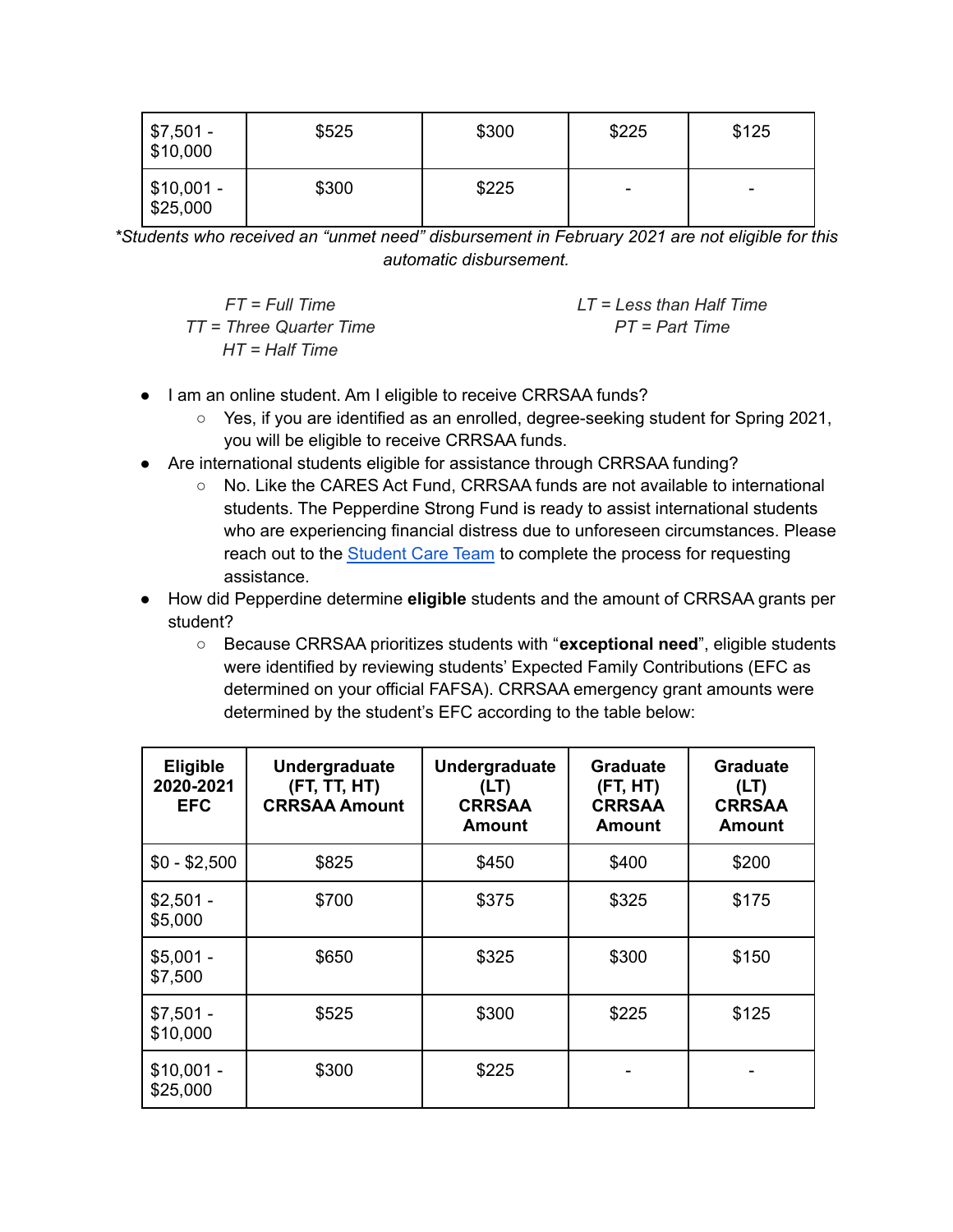*\*Students who received an "unmet need" disbursement, which was issued on February 5, 2021, are not eligible for this automatic disbursement.*

*FT = Full Time TT = Three Quarter Time HT = Half Time*

*LT = Less than Half Time PT = Part Time*

- Can you explain the Federal Expected Family Contribution (EFC) and where I can find this number?
	- The school received your federally calculated Expected Family Contribution (EFC) from your completed 2020-21 FAFSA. Your EFC is an index number used to determine your eligibility for federal student financial aid. This number results from the financial information you provide in your *Free Application for Federal Student Aid* (FAFSA®) form. It's reported to you on your *Student Aid Report* (SAR). To view your SAR please log-in to [Studentaid.gov](https://studentaid.gov/h/apply-for-aid/fafsa) and select, *View your Student Aid Report*. The EFC is calculated according to a formula established by law. You and/or your family's taxed and untaxed income, assets, and benefits (such as unemployment or Social Security) all could be considered in the formula. Also considered are your family size and the number of family members who will attend college or career school during the year. The **EFC [Formula](https://ifap.ed.gov/sites/default/files/attachments/2020-08/2122EFCFormulaGuide.pdf) Guide** shows exactly how an EFC is calculated.
- If I received CRRSAA and a broad disbursement; am I eligible for funds?
	- Students experiencing immediate financial difficulties should contact the [Student](http://community.pepperdine.edu/student-care-team/) Care [Team](http://community.pepperdine.edu/student-care-team/) for assistance. We will continue to respond to requests based on individual needs.
- How will I receive my funds?
	- If eligible for a CRRSAA emergency grant, the funds will be disbursed to you via a digital disbursement process, with all communication routed through your Pepperdine email. Specifically, you will receive a notification email informing you that Pepperdine University has paid you. Within the email, **the recipient will need to accept the payment** and direct it to the account of their choosing. Although this disbursement will come from Chase, the funds can be received by the financial institution of your choosing, to any of your bank accounts. Once the funds have been electronically accepted, funds will be available in the recipient's preferred bank account in 2-3 business days. **You will have 30 days to accept the payment.** If funds are not accepted within 30 days, the funds will go back into Pepperdine's CRRSAA fund for future distributions.
- Do I need to pay these funds back?
	- No, these are student emergency grant funds.
- Is there a penalty for accepting these funds?
	- No, there is no penalty for accepting these emergency grant funds.
- Do I have to report to the school what I spent my CRRSAA grant on?
	- No. CRRSAA emergency grants for students may be used for any component of the student's cost of attendance or for emergency costs that arise due to